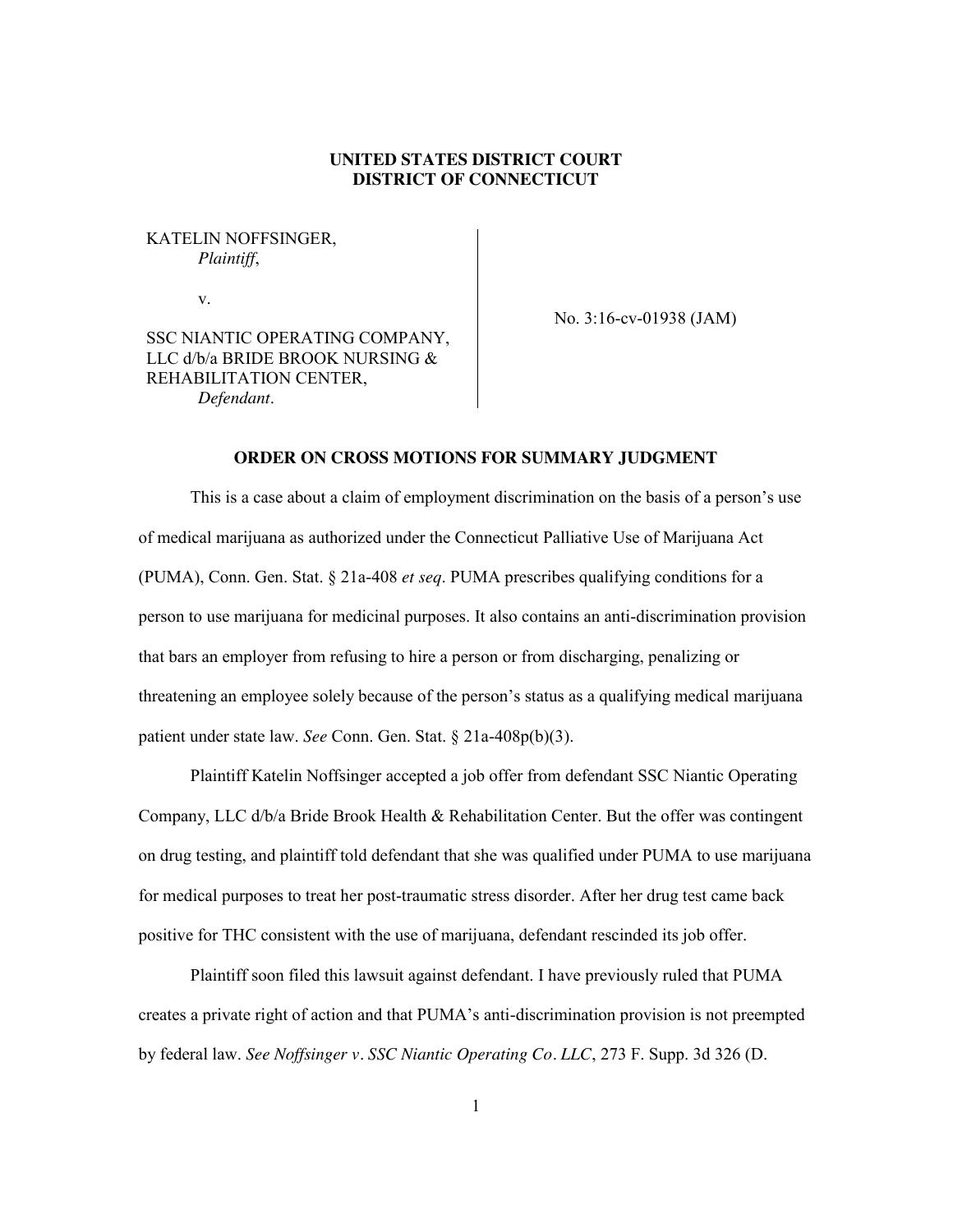Conn. 2017). Since then the parties have conducted discovery and have now cross-moved for summary judgment.

For the reasons set forth below, I conclude that plaintiff is entitled to judgment as a matter of law in her favor on her claim of employment discrimination under PUMA. On the other hand, I will grant defendant's motion for summary judgment precluding plaintiff from recovery for attorney's fees and punitive damages for her PUMA claim, and I will also grant defendant's motion for summary judgment as to plaintiff's claim for negligent infliction of emotional distress.

#### **BACKGROUND**

Plaintiff was diagnosed with post-traumatic stress disorder (PTSD) in 2012 after being in a car accident. Doc. #70-1 at 249-50. Her caregiver recommended treating her PTSD with medical marijuana, which she began using in 2015. *Id.* at 284. In accordance with PUMA, plaintiff registered with the Department of Consumer Protection in November 2015 as a qualifying patient for the use of medical marijuana. *Id.* at 288.

In July of 2016, defendant recruited plaintiff for the position of Activities Manager at the Bride Brook Facility. Doc.  $#76-1$  at 1 ( $\P$  1). In response to the outreach, plaintiff emailed a copy of her resume to defendant. *Id.* at 2 (¶ 2). Plaintiff subsequently spoke with defendant's administrator, Lisa Mailloux, and scheduled an in-person interview for July 18, 2016. *See id.* (¶ 3). The interview was successful, and Mailloux offered plaintiff the position of Activities Manager subject to the completion of pre-employment screenings. *Id.* at 2-3 ( $\P$  $\P$ 4-6). Plaintiff accepted the offer on July 19. *Id.* at 3 (¶ 7).

Plaintiff and Mailloux agreed that a follow-up visit would take place on July 25 for the completion of pre-employment papers, background check, and drug screen. *Id.* at 3-4 (¶¶ 8, 10).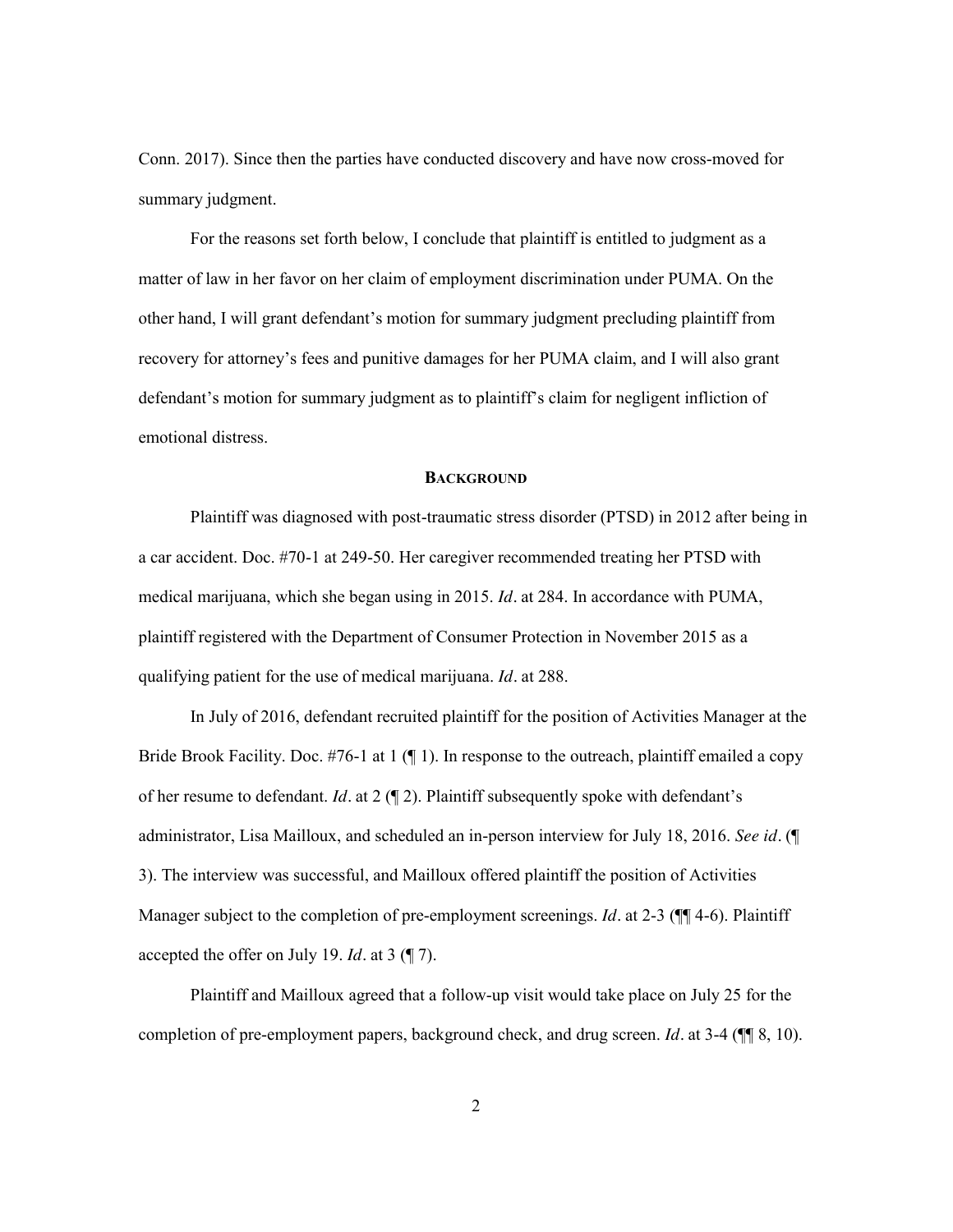At this follow-up meeting, plaintiff disclosed to Mailloux her PTSD diagnosis and her participation in Connecticut's medical marijuana program. *Id.* at 4 (¶ 11). She explained that she took prescription marijuana in the evenings as a "qualifying patient" under PUMA and showed Mailloux her registration certificate and an empty pill container which displayed the name and dosage of her medical marijuana pills. *Id.* at 4-5 (¶¶ 11-12).

Following her disclosure, plaintiff provided a urine sample for the pre-employment drug screen. *Id.* at 5 ( $\llbracket$  13). The test produced an initial positive result for THC, a chemical component of marijuana. *Id.* (¶ 14). Per defendant's standard procedure, the sample was also sent to a thirdparty drug testing company for testing. *Id.* (¶ 13).

After the meeting of July 25, Mailloux emailed the district human resources manager, Terri Taylor, to inform her that plaintiff was a medical marijuana user and tested positive for marijuana on the initial results from the urine sample. *Id.* (¶ 16). On July 29, Mailloux emailed Kate Warren, a compliance officer for defendant, and advised her that plaintiff "was on medical marijuana for night terrors," and she asked "how would that change the rational [sic] for hire [sic] based on the fact that we do not allow medical marijuana for our employees.. [sic] If there is a prescription and obviously has a diagnosis for it, how would that change the fact that we would not hire her?" Doc. #64-11 at 3.

On August 1, 2016, Warren responded to this request by explaining that plaintiff could not be hired if the third-party drug testing company confirmed the positive marijuana test. Doc. #64-11 at 2. Warren specifically stated that plaintiff "will be disqualified" from the job if the third party test returned a positive result because "[m]edical marijuana is not an approved prescription," and "we use the [f]ederal law, which indicates marijuana is still illegal." *Ibid.*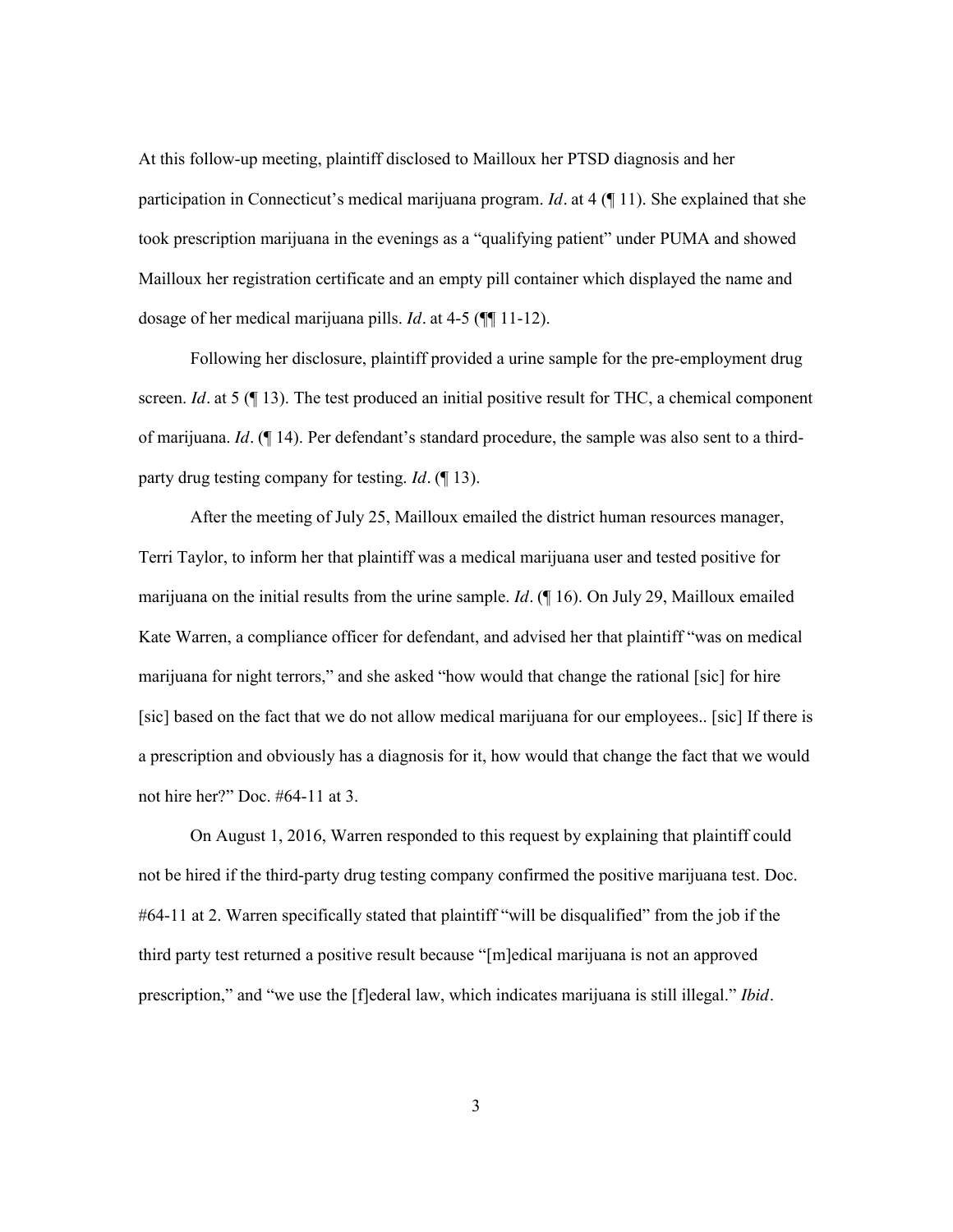On August 1, Mailloux emailed Taylor to ask when she could "officially" publicize that Bride Brook was still recruiting for an Activities Manager. Doc. #64-13 at 2. Taylor advised Mailloux to wait until the results from the third party drug tester were officially posted before publicizing the vacancy. *Ibid.*

On August 2, the day before plaintiff was scheduled to start work at Bride Brook, the third party drug testing company informed plaintiff that she had tested positive for THC. Doc. #76-1 at 6 (¶ 19). Plaintiff immediately called Mailloux and left a voice message in which she informed Mailloux of a positive result for marijuana. *Id.* (¶ 20). Within a few minutes, Mailloux returned plaintiff's call and informed her that Bride Brook was rescinding plaintiff's job offer because of the results of the drug test. *Id.* at 7 (*¶* 21).

On August 22, 2016, plaintiff filed a complaint in Connecticut Superior Court, alleging three causes of action: (1) a violation of PUMA's anti-discrimination provision, Conn. Gen. Stat. § 21a-408p(b)(3), (2) a common law claim for wrongful rescission of a job offer in violation of public policy, and (3) negligent infliction of emotional distress. Defendant moved to dismiss plaintiff's cause of action under PUMA (Count One), primarily on grounds that PUMA did not provide for a private right of action and that federal law preempted PUMA. I rejected these arguments. *See Noffsinger v. SSC Niantic Operating Co. LLC*, 273 F. Supp. 3d 326, 343 (D. Conn. 2017). I otherwise dismissed plaintiff's public policy claim (Count Two) but declined to dismiss plaintiff's claim for negligent infliction of emotional distress (Count Three). *See ibid.*

Following discovery, the parties have now filed cross-motions for summary judgment. Plaintiff seeks summary judgment on her PUMA claim in Count One. Defendant seeks summary judgment dismissing both the PUMA claim in Count One and the negligent-infliction-of-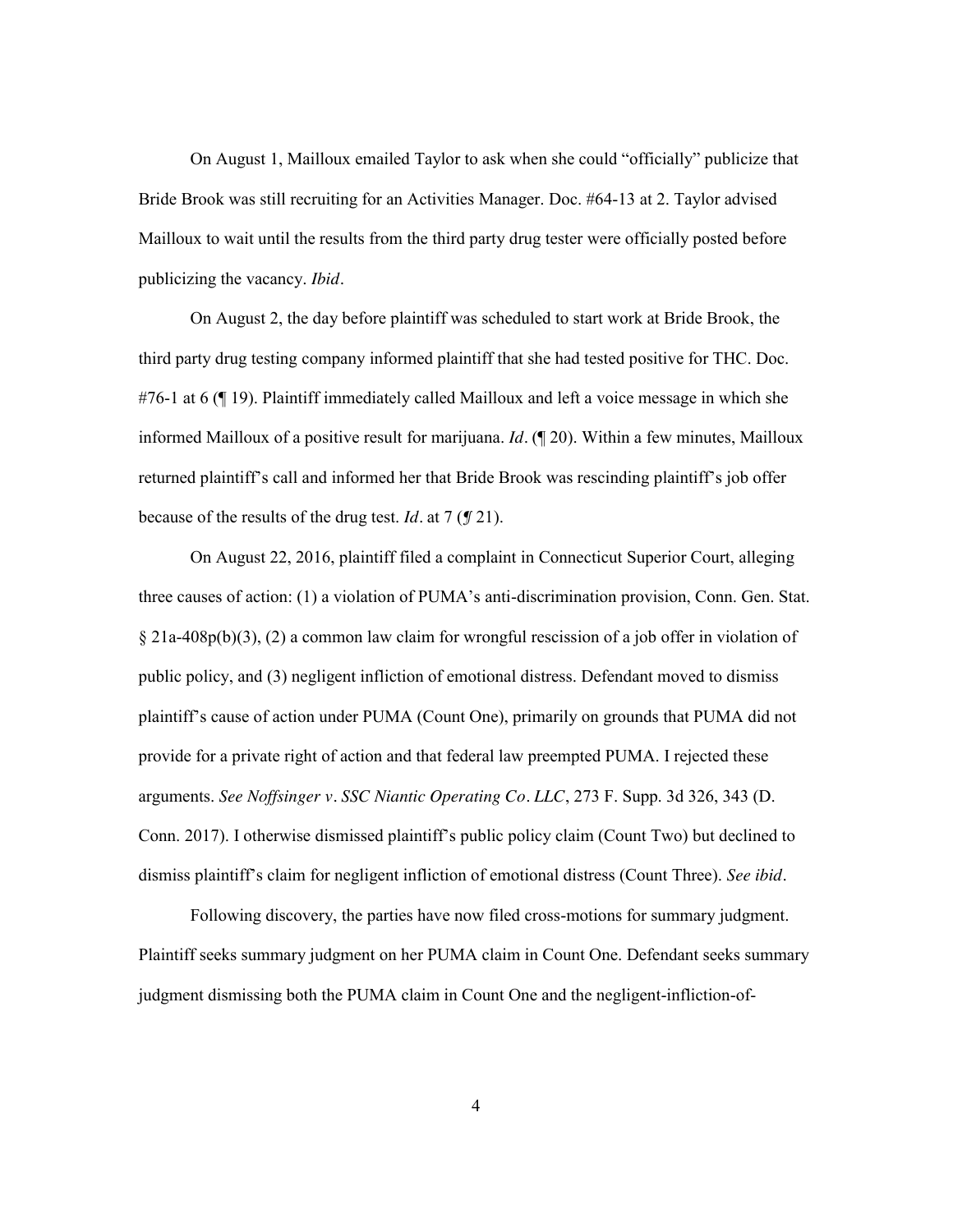emotional-distress claim in Count Three, as well as summary judgment denying plaintiff's claim for attorney's fees and punitive damages for her PUMA claim.

### **DISCUSSION**

The principles governing the Court's review of a motion for summary judgment are well established. Summary judgment may be granted only if "the movant shows that there is no genuine dispute as to any material fact and the movant is entitled to a judgment as a matter of law." Fed. R. Civ. P. 56(a). I must view the facts in the light most favorable to the party who opposes the motion for summary judgment and then decide if those facts would be enough—if eventually proved at trial—to allow a reasonable jury to decide the case in favor of the opposing party. My role at summary judgment is not to judge the credibility of witnesses or to resolve close contested issues but solely to decide if there are enough facts that remain in dispute to warrant a trial. *See generally Tolan v. Cotton*, 134 S. Ct. 1861, 1866 (2014) (*per curiam*); *Pollard v. New York Methodist Hosp.*, 861 F.3d 374, 378 (2d Cir. 2017).

#### *Employment discrimination in violation of PUMA*

The parties have cross-moved for summary judgment on plaintiff's claim that defendant discriminated against her in violation of PUMA when it rescinded her job offer. The statute provides in relevant part:

[U]nless required by federal law or required to obtain funding: . . . (3) No employer may refuse to hire a person or may discharge, penalize or threaten an employee solely on the basis of such person's or employee's status as a qualifying patient or primary caregiver under sections 21a-408 to 21a-408n, inclusive. Nothing in this subdivision shall restrict an employer's ability to prohibit the use of intoxicating substances during work hours or restrict an employer's ability to discipline an employee for being under the influence of intoxicating substances during work hours.

Conn. Gen. Stat. § 21a-408p(b)(3).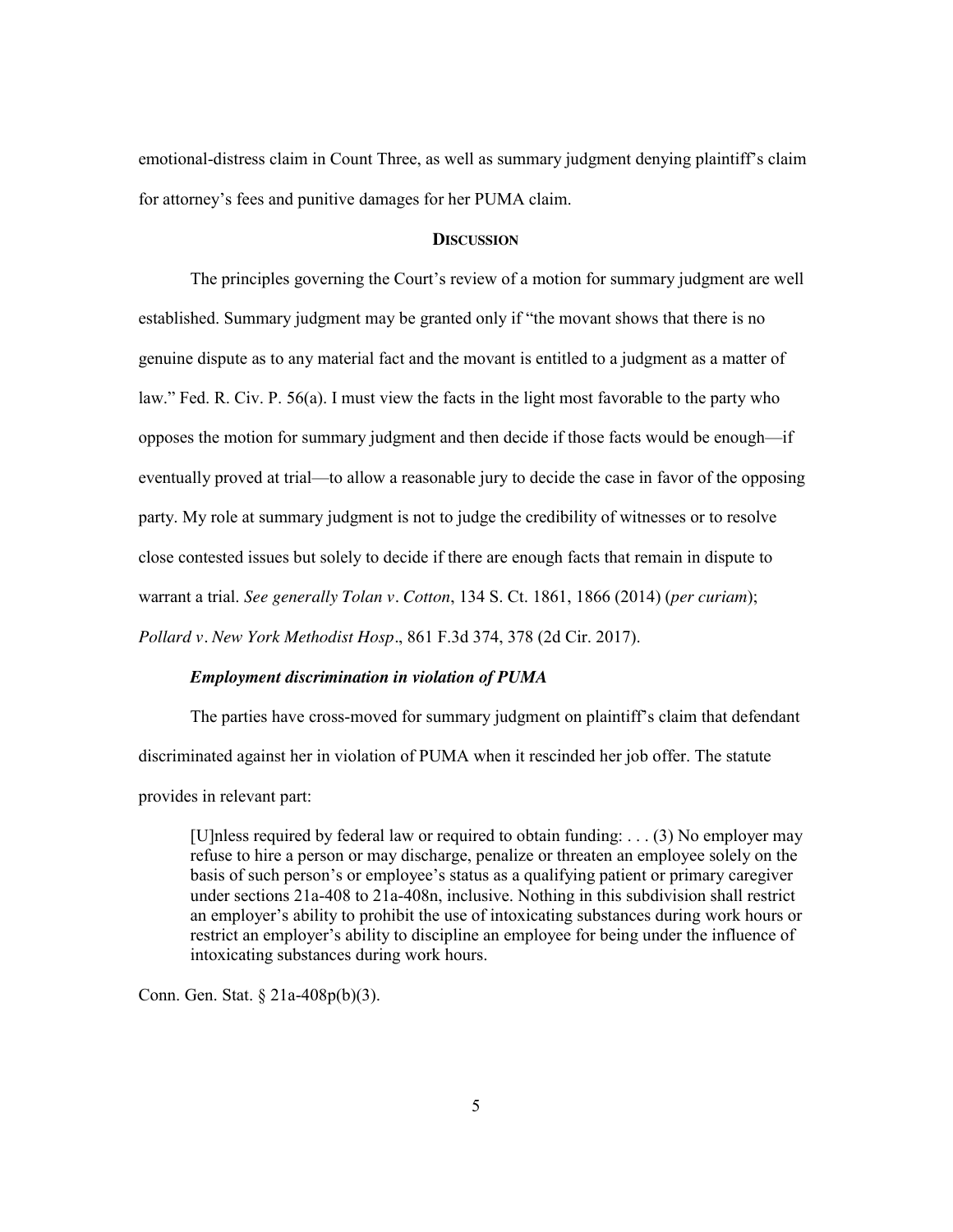The facts are undisputed here that plaintiff's job offer was rescinded because of her positive drug test result and that this positive drug test result stemmed from plaintiff's use of medical marijuana pursuant to her qualifying status under PUMA. Although defendant raises several arguments to avoid the grant of summary judgment, I conclude for the reasons below that all of these arguments are meritless.

First, defendant argues that it is exempt from PUMA's anti-discrimination provision because the statute allows for an exception if discrimination is "required by federal law or required to obtain federal funding." Conn. Gen. Stat. § 21a-408p(b). According to defendant, the federal Drug Free Workplace Act (DFWA) barred it from hiring plaintiff. The DFWA requires federal contractors like defendant to make a "good faith effort" to maintain a drug-free workplace by taking certain measures, such as publishing a statement regarding use of illegal drugs in the workplace and establishing a drug-free awareness program. *See* 41 U.S.C. § 8102. Defendant states that it adopted its substance abuse policy in order to comply with the DFWA, such that any actions it takes in accordance with that policy are outside the scope of liability under § 21a-408p.

I do not agree that the DFWA required defendant to rescind plaintiff's job offer. The DFWA does not require drug testing. *See Harris v. Aerospace Testing All*., 2008 WL 111979, at \*4 (E.D. Tenn. 2008). Nor does the DFWA prohibit federal contractors from employing someone who uses illegal drugs outside of the workplace, much less an employee who uses medical marijuana outside the workplace in accordance with a program approved by state law. That defendant has chosen to utilize a zero tolerance drug testing policy in order to maintain a drug free work environment does not mean that this policy was actually "required by federal law or required to obtain federal funding." Accordingly, I reject defendant's argument that it would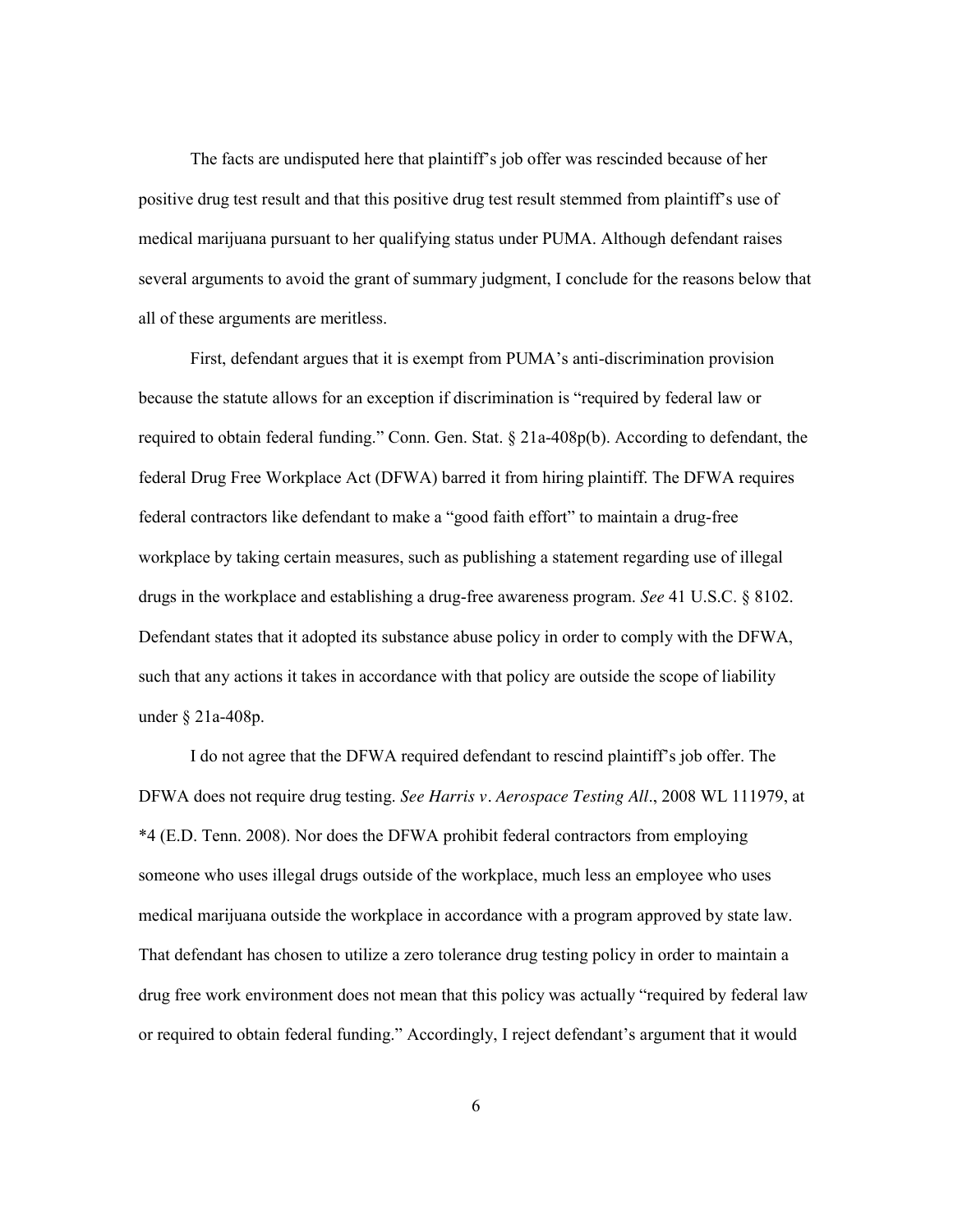violate the DFWA for it to hire someone like plaintiff who uses medical marijuana during offhours.

Defendant further argues that the federal False Claims Act bars it from hiring plaintiff, allegedly because its employment of someone who uses medical marijuana in violation of federal law would amount to a defrauding of the federal government. But because there is no federal law that bars defendant from hiring plaintiff on account of her medicinal use of marijuana outside work hours, it would not constitute fraud on the federal government for defendant to hire plaintiff.

Defendant next argues that PUMA prohibits discrimination only on the basis of one's *status* as an approved medical marijuana patient but not on account of one's *use* of medical marijuana in accordance with a PUMA program. For this argument, defendant relies on the language of the statute that forbids an employer from refusing to hire someone "solely on the basis of such person's or employee's status as a qualifying patient." Conn. Gen. Stat. § 21a-408p(b)(3). But the language and purpose of the statute make clear that it protects employees from discrimination based on their use of medical marijuana pursuant to their qualifying status under PUMA. Under defendant's restrictive interpretation of the statute, employers would be free to fire status-qualifying patients based on their actual use of medical marijuana—the very purpose for which a patient has sought and obtained a qualifying status. That makes no sense and would render the statute's protection against PUMA-based discrimination a nullity, because there would be no reason for a patient to seek PUMA status if not to use medical marijuana as permitted under PUMA.

Moreover, the statute provides that "[n]othing in this subdivision shall restrict an employer's ability to prohibit the use of intoxicating substances during work hours or restrict an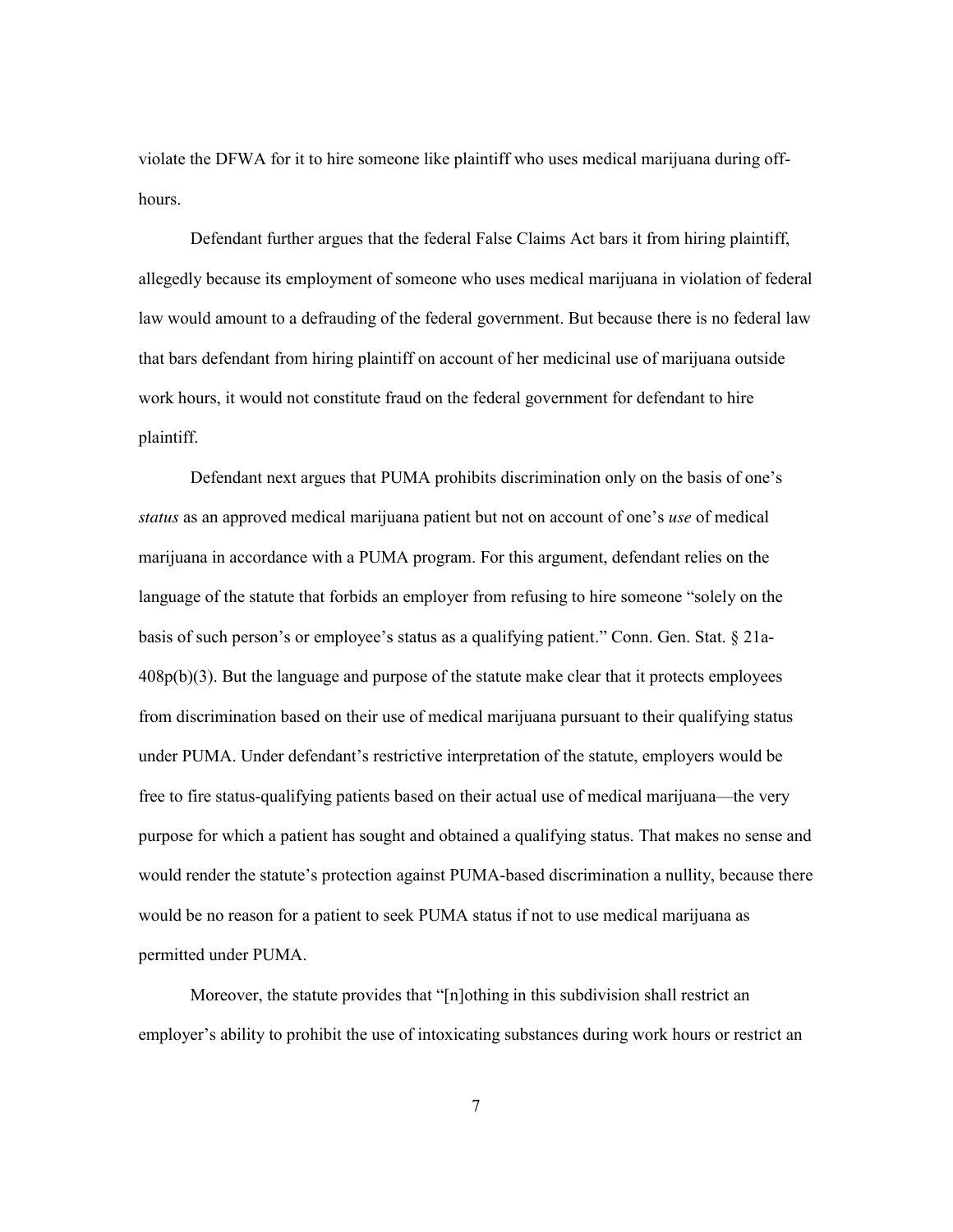employer's ability to discipline an employee for being under the influence of intoxicating substances during work hours." *Ibid.* By negative implication, this language makes clear that PUMA protects a qualifying patient for the use of medical marijuana outside working hours and in the absence of any influence during working hours.

Defendant also argues that plaintiff herself has created a genuine fact issue about why her job offer was rescinded, because she filed a complaint with the Connecticut Commission on Human Rights and Opportunities (CHRO) claiming that defendant rescinded her job offer on account of her PTSD. But this claim was true in the sense that her PTSD accounted for her use of medical marijuana under PUMA. In any event, notwithstanding anything that plaintiff later told the CHRO, the actual facts of this case are undisputed that defendant decided not to hire plaintiff because of her use of medical marijuana in accordance with PUMA. There are no facts in this record to suggest that defendant was hostile to plaintiff simply because she had PTSD. To the contrary, defendant itself concedes that it rescinded the job offer because it "was unable to hire Plaintiff because of the positive drug test results for THC." Doc. #86 at 3. Defendant admits that it "informed the Plaintiff that the Defendant was rescinding its previous job offer because of the results of the drug test." Doc. #76-1 at  $7 \text{ } (\P 21)$ .

Under the doctrine of judicial estoppel, "where a party assumes a certain position in a legal proceeding, and succeeds in maintaining that position, he may not thereafter, simply because his interests have changed, assume a contrary position, especially if it be to the prejudice of the party who has acquiesced in the position formerly taken by him." *DeRosa v. Nat'l Envelope Corp.*, 595 F.3d 99, 103 (2d Cir. 2010) (quoting *New Hampshire v. Maine,* 532 U.S. 742, 749 (2001)). The doctrine ordinarily applies when "1) a party's later position is clearly inconsistent with its earlier position; 2) the party's former position has been adopted in some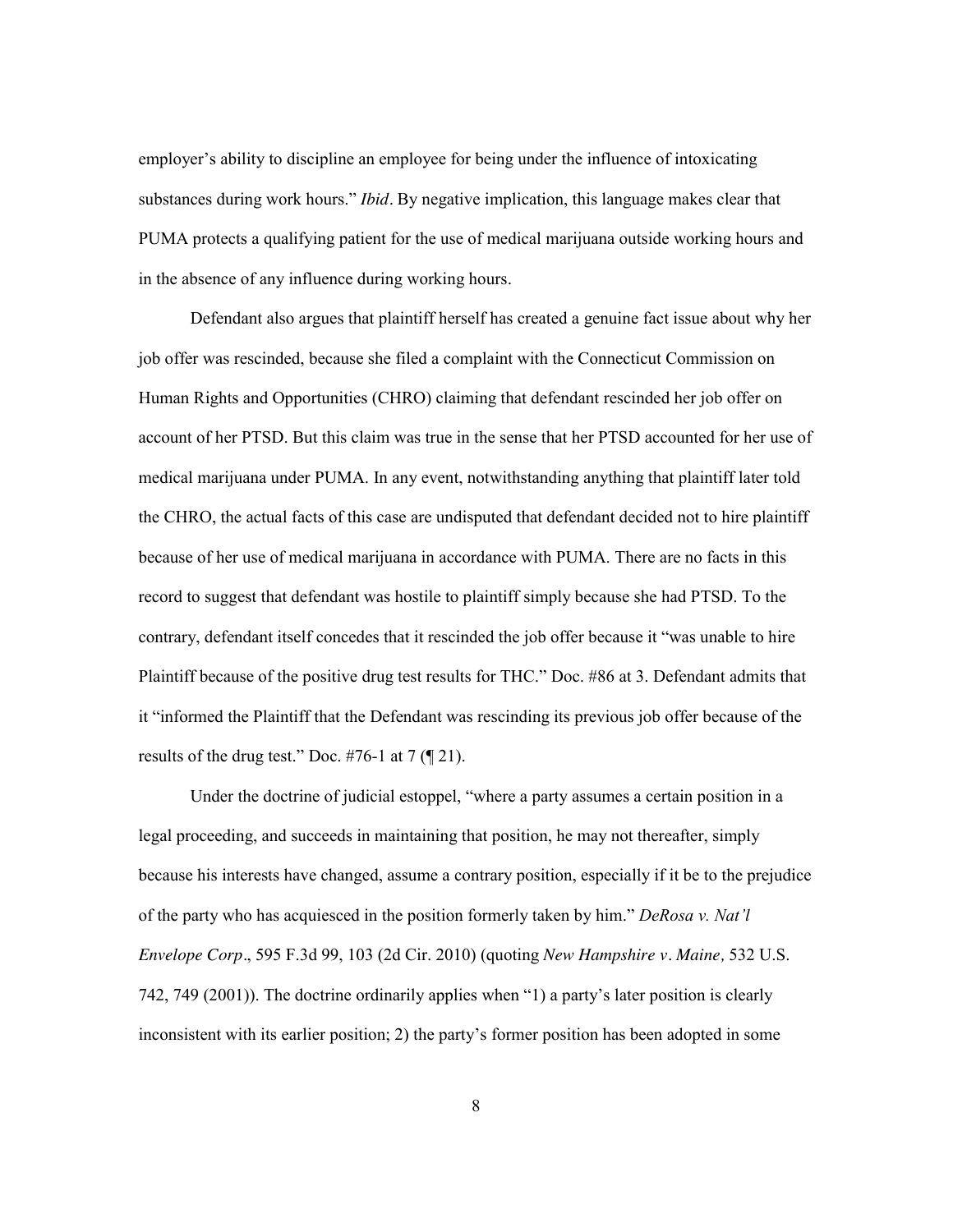way by the court in the earlier proceeding; and 3) the party asserting the two positions would derive an unfair advantage against the party seeking estoppel." *Ibid*. (quotation and citation omitted). This doctrine applies as well to statements made in "administrative or quasi-judicial proceedings." *Simon v. Safelite Glass Corp*., 128 F.3d 68, 72 (2d Cir. 1997).

Here, there is no indication that the CHRO has in any way adopted or accepted plaintiff's claim that she was discriminated against on the basis of her PTSD. In fact, plaintiff has already requested to withdraw the matter before the CHRO. Doc. #86 at 2. Because "judicial estoppel may only apply where the earlier tribunal accepted the accuracy of the litigant's statements," judicial estoppel does not apply to this case. *In re Adelphia Recovery Tr*., 634 F.3d 678, 696 (2d Cir. 2011). Moreover, plaintiff's claim that she was discriminated against based on her PTSD is not "clearly inconsistent" with her claim in the instant case that she was discriminated for using medical marijuana to treat her PTSD. *See Rodal v. Anesthesia Grp. of Onondaga, P.C.*, 369 F.3d 113, 119 (2d Cir. 2004) (no judicial estoppel if claims are not in "irreconcilable direct conflict"). Accordingly, notwithstanding plaintiff's allegedly inconsistent claim to the CHRO, I conclude that the doctrine of judicial estoppel does not apply here and that this claim does not create a material issue of fact concerning why defendant rescinded plaintiff's job offer.

Defendant further argues that plaintiff allegedly used Marinol, a Schedule III substance, rather than medical marijuana under PUMA. *See John Doe, Inc. v. DEA*, 484 F.3d 561, 564 (D.C. Cir. 2007) (discussing Marinol). It is true that in her complaint, deposition, and briefing, plaintiff repeatedly describes the pill she ingested as "Marinol," a synthetic form of THC. Plaintiff now rejoins that the medicine she used was not actually Marinol, but synthetic marijuana pills obtained through Connecticut's medical marijuana program. Doc. #80 at 1-2. She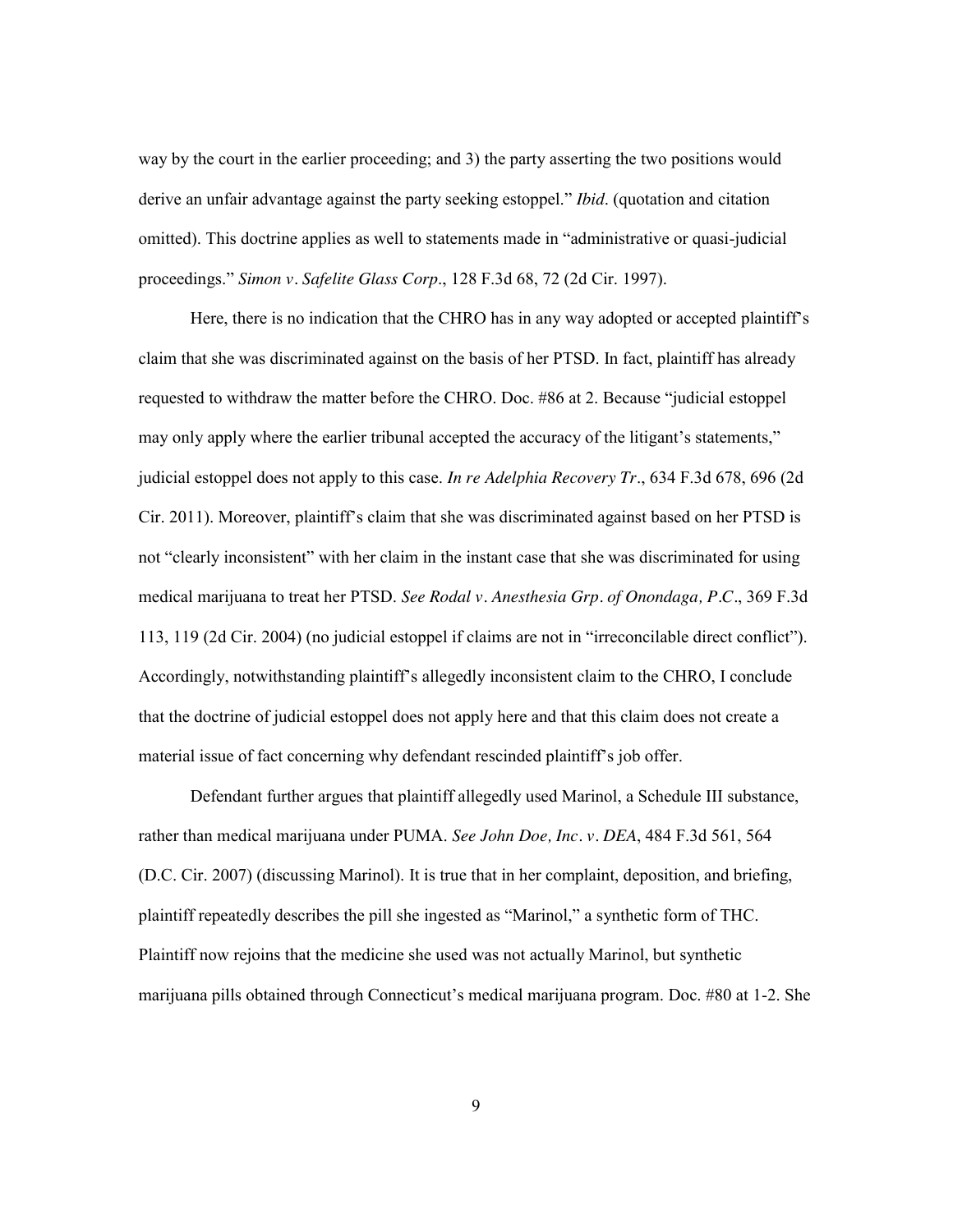states that she erred in using the term "Marinol" and had assumed that that was the trade name for her pills because that was the term used by the third party drug testing company.

There is no dispute that plaintiff is a qualifying patient under PUMA, that she consumes synthetic marijuana pills pursuant to that status, and that the positive THC test results stemmed from this protected marijuana use. It is equally clear that both parties were aware of all of these facts. The parties agree that plaintiff told defendant that "she was a participant in the Connecticut medial marijuana program and used medical marijuana in the evening" and that plaintiff showed Mailloux "an empty pill container which displayed the name and dosage of her medical marijuana pills." Doc. #76-1 at 4-5 (¶¶ 11-12). The defendant itself notes that "Ms. Noffsinger tested positive for THC, not 'marinol.'" Doc. #70 at 6. Because the record is clear that plaintiff used medical marijuana pursuant to her qualifying patient status rather than Marinol, there is no merit to defendant's argument that plaintiff's activity was not within the scope of activity subject to protection under PUMA.

In short, I conclude that plaintiff is entitled to summary judgment under Count One and that all of defendant's opposing arguments lack merit. There are no genuine fact issues in dispute about why plaintiff's job offer was rescinded, and there is no legitimate dispute that defendant's rescinding of plaintiff's job offer was contrary to plaintiff's right not to be subject to discrimination because of her status as a qualifying patient under PUMA. Accordingly, I will grant plaintiff's motion for summary judgment and deny defendant's motion for summary judgment as to Count One.

#### *PUMA attorney's fees and punitive damages*

Defendant also moves for summary judgment on plaintiff's request for punitive damages and attorney's fees on the ground that plaintiff may not recover such damages under PUMA. In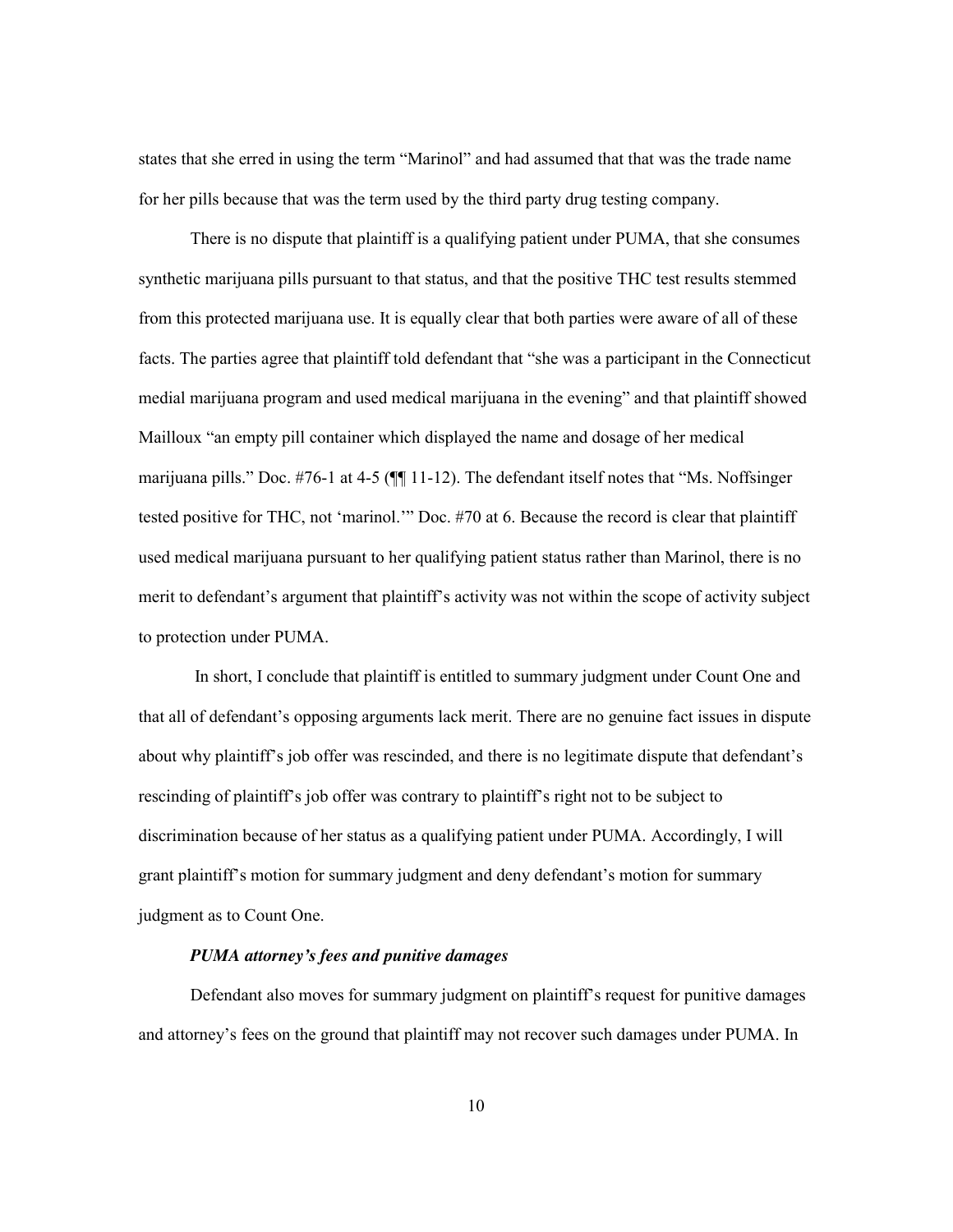my ruling on the motion to dismiss in this case. I concluded that  $\S$  21a-408p(b)(3) contains an implied private right of action. *Noffsinger*, 273 F. Supp. 3d at 341. Defendant argues that even though I have found an implied private right of action under the statute, I should still conclude that plaintiff may not obtain an award of attorney's fees or punitive damages on her implied right of action. I agree.

The Connecticut Supreme Court has held that absent a clear statutory provision granting attorney's fees, a court may not award such fees "because allowing such damages would be in derogation of the common-law American Rule that, absent a contractual or statutory exception, attorney's fees are not allowed to the successful party." *Tomick v. United Parcel Serv., Inc.*, 324 Conn. 470, 480 (2016) (citing *Ames* v. *Commissioner of Motor Vehicles*, 267 Conn. 524, 532–33 (2004)). The Connecticut Supreme Court extended this logic to punitive damages and concluded that "in the absence of express authority for such damages or significant extratextual evidence" a court should decline to imply punitive damages as a remedy under a statute that does not expressly provide for such damages. *Id.* at 481 n.14. In light of the fact that PUMA does not expressly provide for attorney's fees or punitive damages and in the absence of any other evidence that the Connecticut legislature intended to provide such a remedy, I decline to imply these remedies under the statute. Accordingly, I will grant defendant's motion for summary judgment as to plaintiff's request for attorney's fees and punitive damages for her PUMA cause of action.

#### *Negligent infliction of emotional distress*

Defendant has also moved for summary judgment on plaintiff's claim for negligent infliction of emotional distress. To prevail on a claim for negligent infliction of emotional distress, a plaintiff must show that "(1) the defendant's conduct created an unreasonable risk of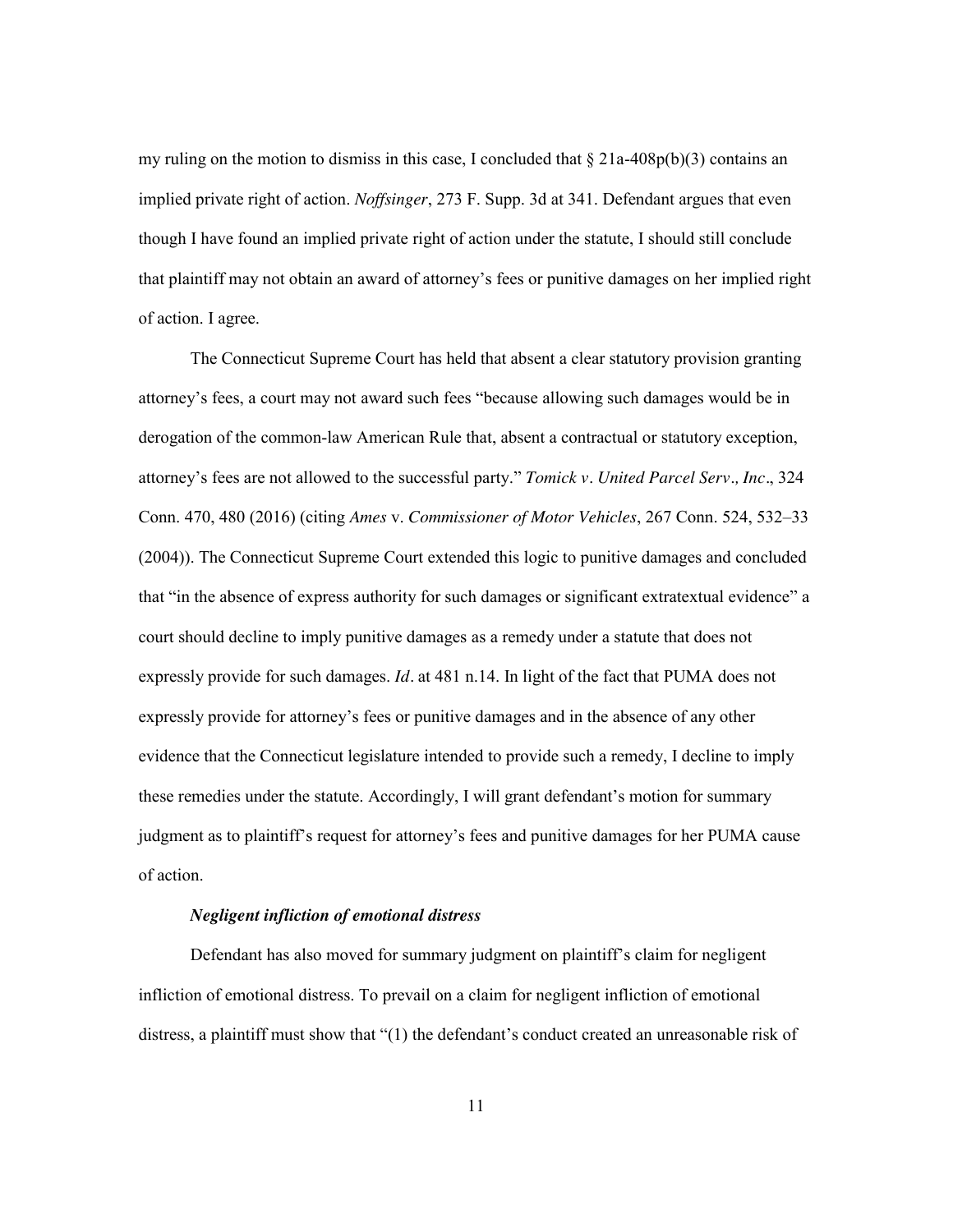causing the plaintiff emotional distress; (2) the plaintiff's distress was foreseeable; (3) the emotional distress was severe enough that it might result in illness or bodily harm; and (4) the defendant's conduct was the cause of the plaintiff's distress." *Hall v. Bergman*, 296 Conn. 169, 182 n.8 (2010) (internal quotation marks and citation omitted). In the employment context, a negligent-infliction-of-emotional-distress claim may not be predicated merely on the fact that an employer has terminated an employee's employment even if the reason for termination is wrongful. *See Parsons v. United Technologies Corp*., 243 Conn. 66, 88-89 (1997). Instead, "negligent infliction of emotional distress in the employment context arises only where it is based upon unreasonable conduct of the defendant *in the termination process*." *Id.* at 88 (emphasis added; internal quotation marks omitted).

Defendant argues that there is no material dispute of fact regarding whether its conduct created an unreasonable risk of causing plaintiff emotional distress. Defendant emphasizes that its conduct was at all times professional and courteous and that requiring employees to undergo pre-employment screenings is routine practice in the industry. Plaintiff argues that defendant knew by July 25 that plaintiff was a medical marijuana user and that it would not hire plaintiff if the third-party drug test produced a positive result, but that defendant failed to inform plaintiff that it was rescinding the job offer until eight days later on August 2 when it received the positive drug result confirmation.

I do not agree that defendant's delay rises to the level necessary to support an emotional distress claim. Notwithstanding any delay by defendant during the time that it took to confirm the drug test result, plaintiff suffered no harm from this delay because she had already given her prior employer her two-weeks notice on July 20, some five days before she first told defendant of her medical marijuana status on July 25. Despite knowing that her employment offer was